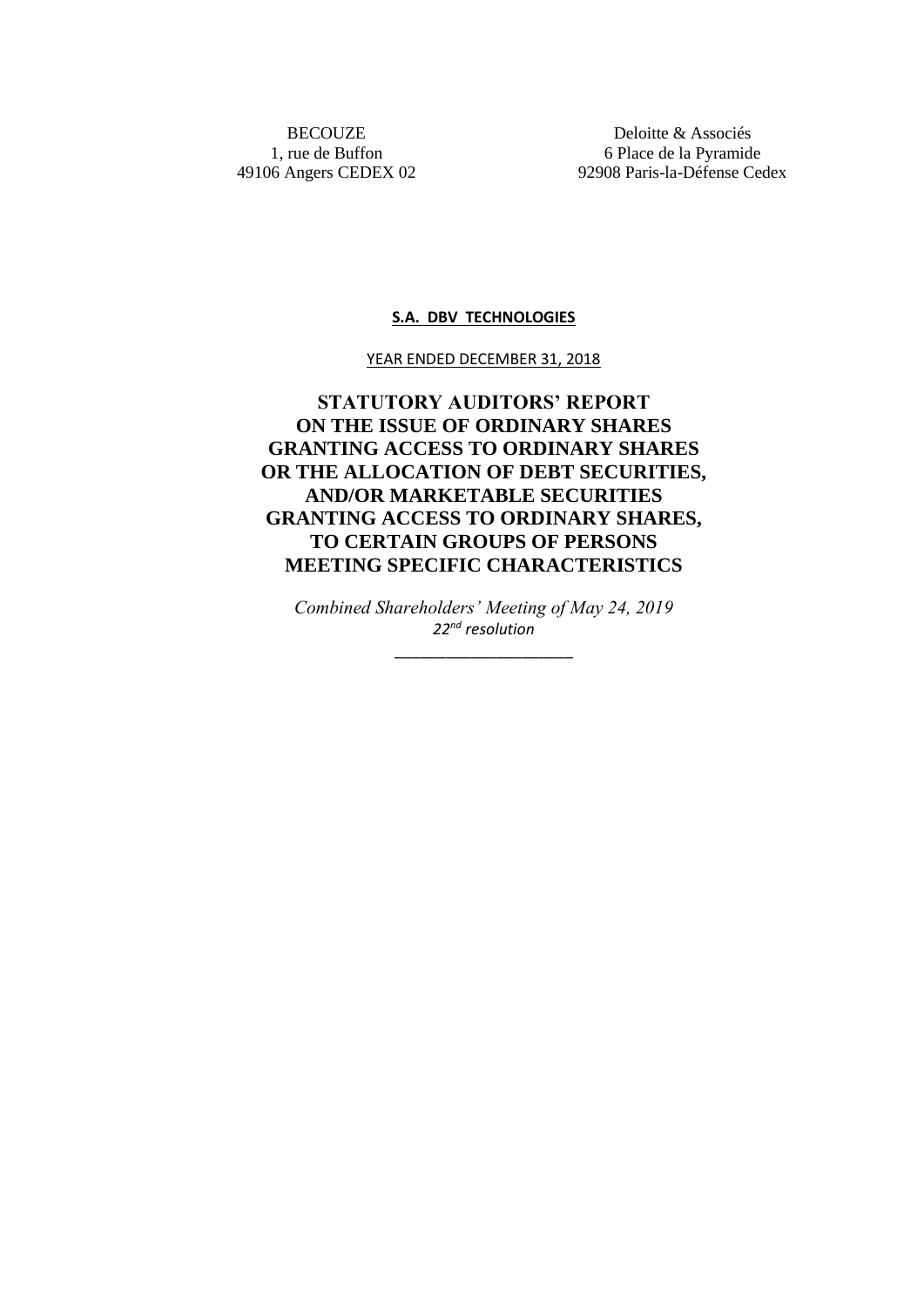**BECOUZE** 1, rue de Buffon – CS 10629 49106 Angers CEDEX 02

Deloitte & Associés 6 Place de la Pyramide 92908 Paris-la-Défense Cedex

## **S.A. DBV Technologies**

177-181 avenue Pierre Brossolette 92120 Montrouge

# **Statutory Auditors' report on the issue of ordinary shares granting access to ordinary shares or the allocation of debt securities, and/or marketable securities granting access to ordinary shares, to certain groups of persons meeting specific characteristics**

*Combined Shareholders' Meeting of May 24, 2019 – 22 nd resolution*

*This is a free translation into English of the statutory auditors' report issued in French and is provided solely for the convenience of English speaking readers. This report should be read in conjunction and construed in accordance with French law and professional auditing standards applicable in France.*

To the Shareholders' Meeting of DBV Technologies,

In our capacity as Statutory Auditors of your Company and in accordance with the procedures set forth in Articles L. 228-92 and L. 225-135 *et seq.* of the French Commercial Code (*Code de commerce*), we hereby report to you on the proposed delegation to the Board of Directors of the authority to decide the issue, on one or more occasions, with cancellation of preferential subscription rights to certain groups of persons meeting specific characteristics, of ordinary shares, and/or ordinary shares conferring entitlement to the allocation of other ordinary shares or debt securities, and/or marketable securities granting access to ordinary shares to be issued, a transaction on which you are asked to vote. Pursuant to Article L. 228-93 of the French Commercial Code, the marketable securities to be issued may grant access to ordinary shares to be issued by any entity which holds, directly or indirectly, more than half of your Company's share capital or any entity in which the Company holds, directly or indirectly, more than half of the share capital.

This issue will be reserved for the following groups of persons:

- French or foreign physical persons or legal entities, including companies, trusts, investment trusts or other investment vehicles, regardless of their legal form, that routinely invest in the pharmaceutical, biotechnological or medical technology sectors,
- And/or French or foreign companies, institutions or entities, regardless of their legal form, that conduct a significant part of their business in these sectors,
- And/or French or foreign investment service providers, or any foreign institution with an equivalent status, likely to guarantee an issue of securities to be invested with the aforementioned persons or entities and, accordingly, to subscribe to the issued securities.